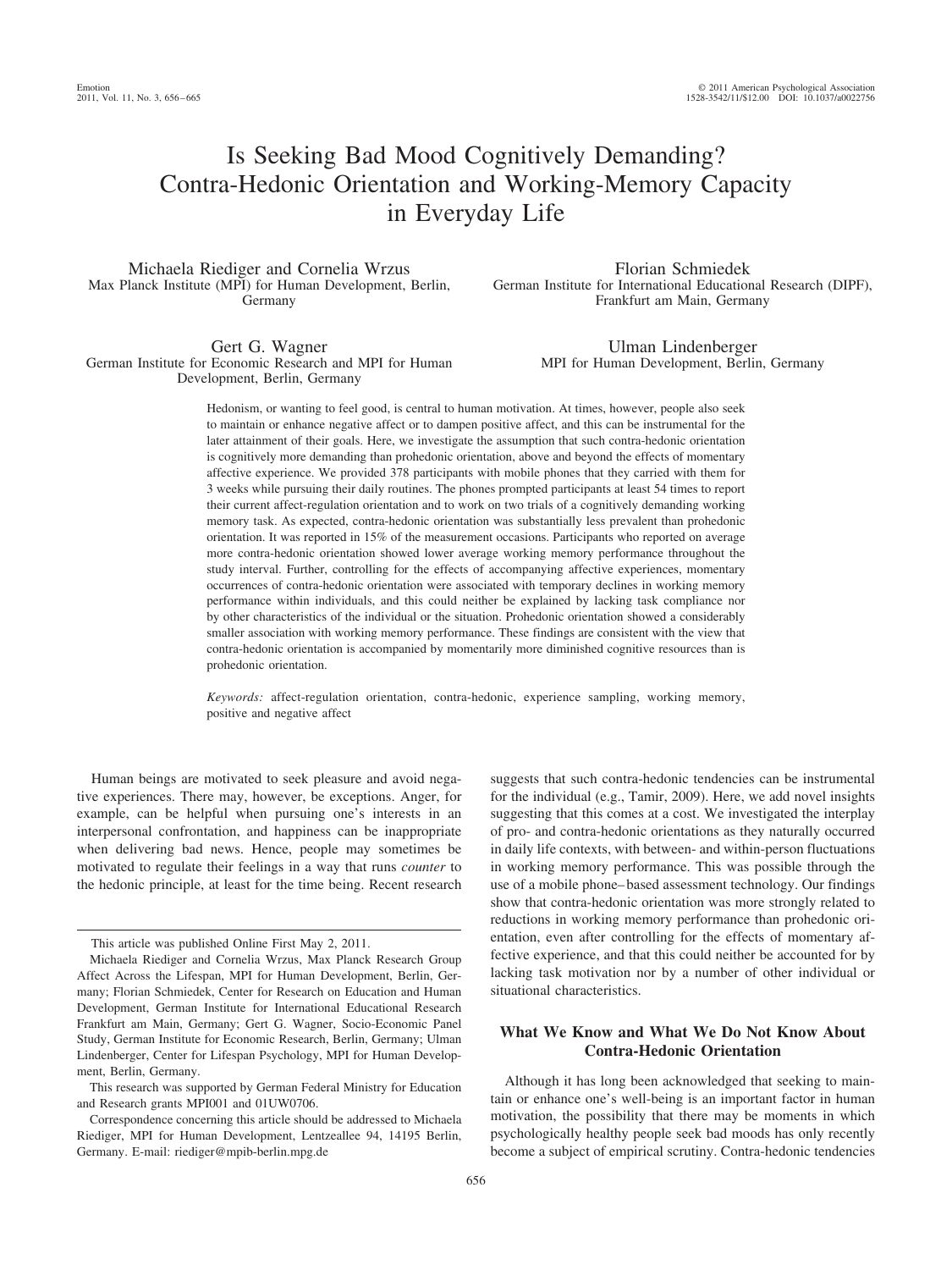in mental pathology have received more attention. A pathological desire to maintain or enhance negative feelings, for example, can play a role in the development and maintenance of psychological (e.g., depressive) disorders (e.g., Andrews & Thomson, 2009), and clinical conditions can involve such symptoms as the deliberate inflicting of injury and pain upon oneself, which can serve a variety of functions (e.g., to regulate one's affect, to punish oneself, to influence other people, etc.; Klonsky, 2007). Research on occurrences of contra-hedonic tendencies in nonclinical populations has only evolved relatively recently. An important theme has been the idea that short-term hedonic costs of contra-hedonic tendencies are borne because of their instrumental value. This line of research indicated that, occasionally, seeking negative moods can result from people being strategic in their attempts to regulate their feelings (e.g., Erber & Wang Erber, 2000; Parrott, 1993; Tamir, 2009). Here, contra-hedonic orientation is seen as a result of seeking affective experiences that correspond to the requirements of the social situation or help to achieve one's goals (e.g., Erber, Wegner, & Therriault, 1996; Tamir & Ford, 2009). For example, Tamir and colleagues showed that undergraduates preferred anger-inducing activities when they were expecting to subsequently engage in a confrontational game in which angrier participants, indeed, achieved higher game scores (Tamir, Mitchell, & Gross, 2008).

Other research suggests that contra-hedonic orientation may also occur when apparently aversive experiences also entail positive aspects. This may be one reason why some people seek experiences that encompass negative feelings, such as fear or pain. Andrade and Cohen (2007), for instance, demonstrated that students who liked to expose themselves to horror movies were more likely to experience both fear and happiness while watching, whereas persons who avoided horror movies typically only experienced fear.

Still another view claims that contra-hedonic orientation may also occur in the interest of self-verification (Nelissen & Zeelenberg, 2009; Wood, Heimpel, Manwell, & Whittington, 2009). Undergraduates low in self-esteem, for example, have been found to be more motivated to dampen positive moods and less motivated to improve sad moods than those high in self-esteem, partly so because they felt less deserving of positive moods and viewed sad moods as more typical of themselves (Heimpel, Wood, Marshall, & Brown, 2002; Wood et al., 2009; Wood, Heimpel, & Michela, 2003).

Most of these insights were obtained by observing student samples in experimentally controlled (and thereby more or less artificial) settings. Knowledge about contra-hedonic tendencies as they occur in more heterogeneous populations and in people's daily lives and natural environments is scarce. Further, despite the fact that there is compelling support for the idea that self-regulatory processes can be resource-demanding (Baumeister & Alquist, 2009), to our knowledge, evidence on the role that contra-hedonic orientation might play in this respect is still lacking. The purpose of our research was to contribute new insights into these fields of study. Below, we delineate the theoretical background underlying our prediction that contra-hedonic orientation is more effortful than prohedonic orientation, and introduce our methodological approach to investigating this in the natural context of people's daily lives.

# **Is Contra-Hedonic Orientation Effortful?**

Contra-hedonic orientation—seeking to maintain or enhance negative affect, or to dampen positive affect—is the exception rather than the rule. It requires overriding the prevailing prohedonic orientation of human beings. Research in the context of self-depletion theory has yielded ample empirical evidence that altering prepotent responses is resource-intensive (for review, see Baumeister & Alquist, 2009). We therefore reasoned that contrahedonic orientation should necessitate the allocation of capacity. Consequently, the capacity available for the simultaneous processing of another resource-intensive task—for example, storing and manipulating information in working memory—should be reduced. We thus predicted that an individual's performance in a working memory task would be lower in situations where he or she reported contra-hedonic orientations of wanting to maintain or enhance negative affect or to dampen positive affect than in situations without such contra-hedonic orientations. We also hypothesized that this would be the case above and beyond the effects that the accompanying affective experiences might have on reduced working memory capacity (see overview in Derakshan & Eysenck, 2010). As prohedonic tendencies of wanting to maintain or enhance positive affect or to dampen negative affect are the predominant orientation in psychologically healthy individuals (Larsen & Prizmic, 2004), we reasoned that it should be accompanied by lower cognitive costs than contra-hedonic motivation. In other words, we assumed that desires to maintain or enhance positive affect represent default tendencies of the motivational system, and as such, require less attentional resources than other motivational tendencies.

These predictions are in line with resource-allocation models of cognitive capacity (e.g., Ellis & Ashbrook, 1988; Kahneman, 1973), which propose that all tasks that require effortful processing draw on a limited resource, referred to as capacity, attention, or effort, and that if capacity is allocated to one task, the capacity remaining for the simultaneous processing of other tasks is diminished. They are also consistent with empirical evidence showing (a) that higher cognitive capacity is associated with better selfregulation effectiveness (Kane et al., 2007; Schmeichel, Volokhov, & Demaree, 2008), and (b) that engagement in specific affectregulatory strategies, such as distracting oneself from emotioneliciting information or suppressing outward expressions of emotional experiences, are associated with poorer memory, communication, and problem-solving performances (e.g., Baumeister, Bratslavsky, Muraven, & Tice, 1998; Butler et al., 2003; Richards & Gross, 1999, 2000, 2006).

The hypothesis that contra-hedonic orientation is more resourceintensive than prohedonic orientation is further consistent with prior evidence that not all regulatory efforts are equally resource demanding. This evidence stems from comparisons of different emotion-regulation strategies aimed at pursuing prohedonic orientations. To our knowledge, the respective role of contra-hedonic orientations has not yet been investigated. For example, compared to expressive suppression of negative experiences, reappraisal of an emotional situation in a way that decreases its negative emotional relevance has been found to be less disruptive, or even beneficial, for memory processes (Dillon, Ritchey, Johnson, & LaBar, 2007; Richards, Butler, & Gross, 2003; Richards & Gross, 2000) and less compromising for communication effectiveness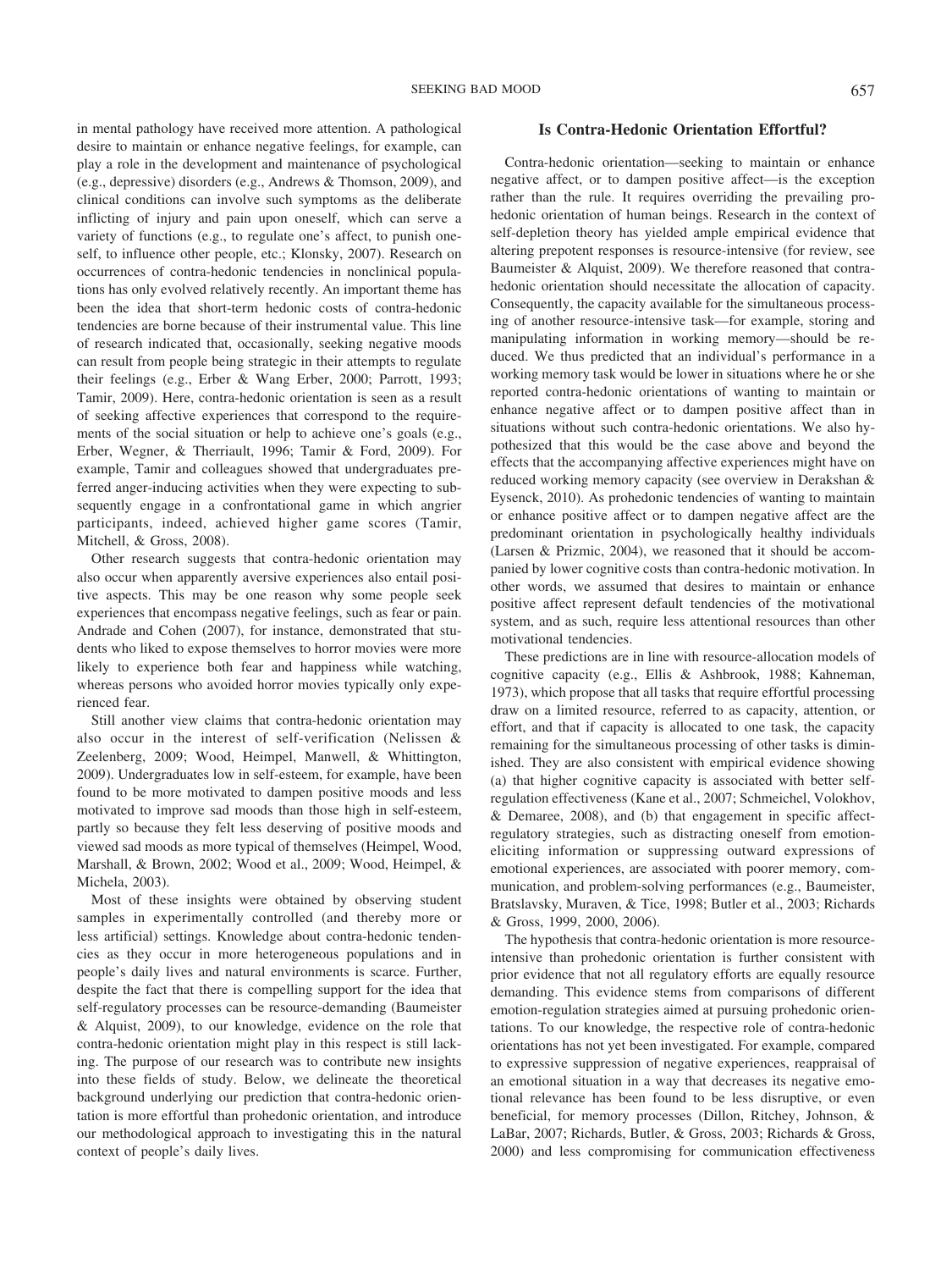(Butler et al., 2003), at least when these strategies are initiated before the emotional response has fully evolved. When emotion regulation is initiated later in the emotion-generative process, reappraisal of a potentially negative situation in a more positive light has been found to be associated with worse subsequent impulse control than distraction, and distraction, with more impaired memory encoding than reappraisal (Sheppes & Meiran, 2008). These studies have led to a refinement of the longprevailing view that all regulatory efforts are equally resourceintensive, irrespective of their specific form. They were, however, restricted to prohedonic orientations. Our aim in this study was to further extend this research on differential costs of various forms of regulatory efforts by demonstrating that the type of hedonic orientation matters as well.

#### **Methodological Approach**

In short, we hypothesized that contra-hedonic orientation diminishes the cognitive capacity available for the simultaneous processing of other effortful tasks to a greater extent than does prohedonic orientation, above and beyond the effects that the momentary affective experience might have on working memory capacity. Our investigation of this prediction pursued three methodological purposes. First, in the interest of generalizability, we aimed at recruiting participants who stemmed from different sites throughout Germany and were heterogeneous with respect to age, education, and gender. Second, to maximize the ecological validity of our assessments, we sought to measure fluctuations in pro- and contra-hedonic orientation and attentional capacity as they naturally occur in people's daily lives. Third, we aimed at investigating the covariation of affect-regulation orientation and cognition as they occurred between individuals as well as within individuals over time. Prior evidence suggesting that self-regulatory processes may require allocation of cognitive capacity primarily stemmed from between-person comparisons. Yet, assuming that associations observed between persons also exist at the within-person level is not necessarily warranted (Lindenberger & von Oertzen, 2006; Molenaar & Campbell, 2009). We used a mobile phone– based assessment technology to realize these aims, which allowed the repeated measuring of participants' affect-regulation orientation, affective experience, and momentary working memory performance at short intervals as they naturally occurred in participants' daily lives.

#### **Method**

#### **Participants**

A fieldwork agency recruited 378 participants ranging in age from 14 to 86 years  $(M = 42, SD = 19)$  from three sites in Germany (Berlin, Munich, and Düsseldorf; total sample: 50.3% men; 24.1% holders of a college or university degree). Participants' general cognitive capacity, as assessed with the Symbol-Digit Test (see below; Lang, Weiss, Stocker, & Rosenbladt, 2007), was comparable to that of their age peers in the representative random sample of the German Socio-Economic Panel Study (SOEP; Wagner, Frick, & Schupp,  $2007$ ).<sup>1</sup>

#### **Procedure**

The study started with an individual instruction and training session typically conducted in the participants' homes. Participants received mobile phones (Nokia E50) with Java software that controlled the participants' assessment schedule, presented items and tasks, and uploaded responses to a central server. Participants navigated and responded to the instrument using the mobile phone's joystick and keypad. During this first session, participants received extensive instructions and completed a sample trial and 10 training trials of the working memory task described below. They also completed the Symbol-Digit Test (see below, Lang et al., 2007).

After the instruction session, participants carried the phone with them at all times during three experience-sampling periods of 3 consecutive days each, which covered a total of 6 weekdays (Monday through Friday) and 3 weekend days (Saturday and Sunday), and were separated by intervals of 6 days. On each experience-sampling day, six assessments were distributed throughout a time window of 12 hr, the beginning of which was chosen by the participants according to their personal waking habits. During each of six 2-hr time periods within the participant's personal time window, one signal was scheduled randomly, with the provision that two adjacent measurement occasions were at least 15 min apart. If participants did not respond, they were reminded twice by auditory signals, occurring after 5 min and after 10 min. If there was still no response, the instrument closed after 15 min, thus reducing participants' degree of freedom in determining when to complete the instrument. On average, participants completed at least five of the six daily assessments on 90.7% of their assessment days,  $SD = .13$ . To obtain a sufficient number of assessments, experience-sampling periods were extended for 1 day if participants completed fewer than five assessments on a given day. Overall,  $M = 1.21$ ,  $SD = 1.71$ , of these extension days were scheduled per participant. Participants thus completed an average of 54.9 assessments,  $SD = 4.1$ . They were reimbursed with 100 € (approximately \$150). The ethics committee of the Max Planck Institute for Human Development approved the study.

<sup>&</sup>lt;sup>1</sup> To compare performance levels in the Symbol-Digit Test with those obtained in the SOEP assessment of 2006, we conducted a univariate analysis of variance (ANOVA), with age group and sample membership as between-person factors and number of correct responses during 90 s in the Symbol-Digit Test as dependent variables. Only participants within the overlapping age range of the two studies (i.e., 16.3– 86.5 years) were included in the analyses (present sample:  $N = 351$ , SOEP sample:  $N =$ 5,518). The ANOVA yielded a significant main effect for age group, *F*(6, 5855) = 45.8,  $p = .000$ , partial  $\eta^2 = .05$ ; a significant main effect for sample membership, which, however, was of negligible effect size, *F*(1,  $5855$ ) = 10.9,  $p = .001$ , partial eta squared = 0.002; and a nonsignificant Age Group  $\times$  Sample Membership interaction,  $F(6, 5855) = 44.9, p = .77,$ partial  $\eta^2$  = .001. Follow-up analyses (pairwise comparisons between the age groups) suggest a slightly positive selection of the adolescent subsample in the present study ( $\leq$ 18 years; present sample:  $M = 35.9$ ,  $SD =$ 8.6; SOEP sample:  $M = 31.20$ ,  $SD = 9.94$ ;  $t(6608) = -2.1$ ,  $p = .04$ ), but yielded no significant differences between the other age groups in the two samples (all  $p > .05$ ).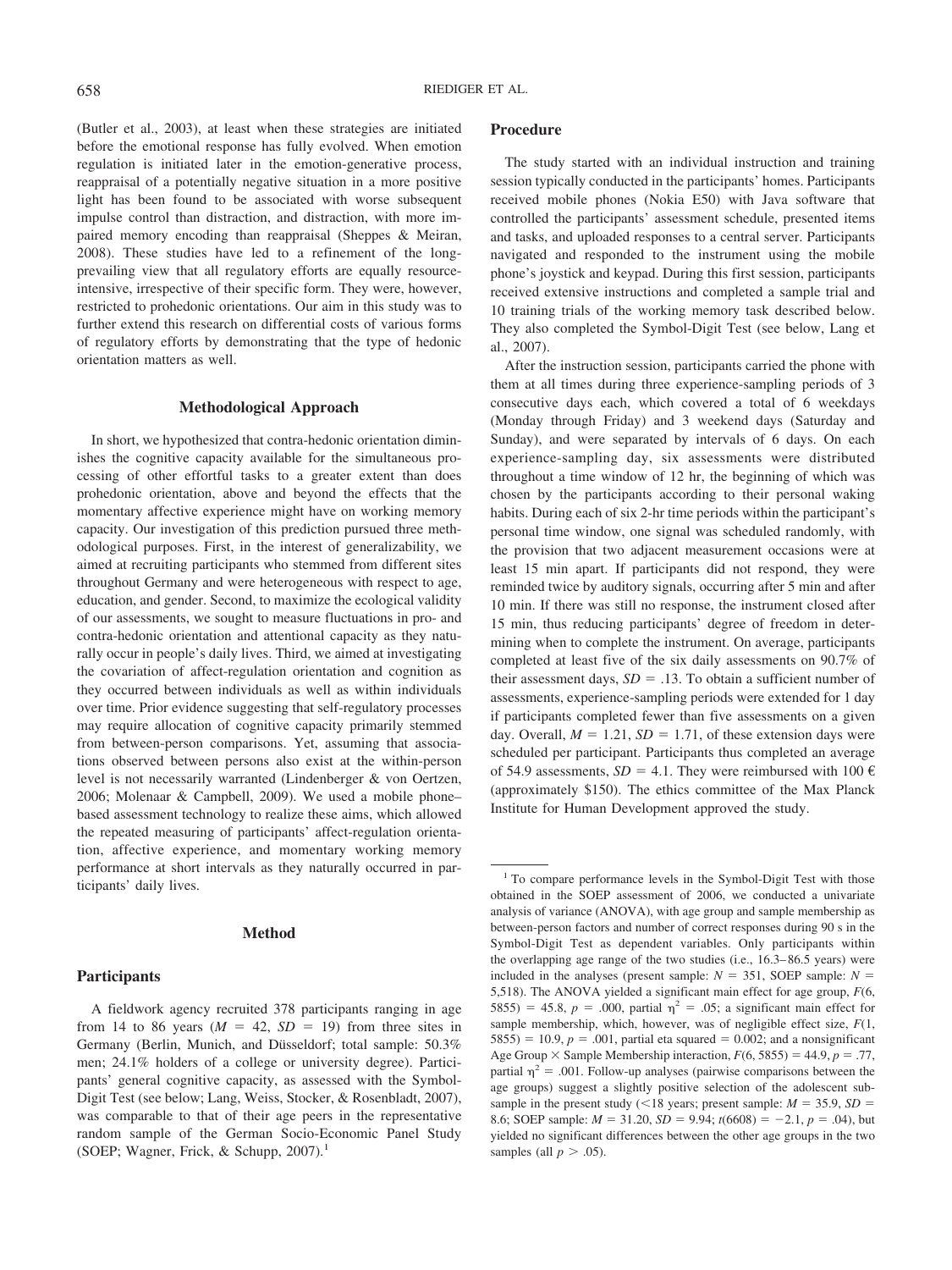#### **Measures**

**Perceptual-motor speed.** During the instruction session, participants completed the Symbol-Digit Test, which is a modification of the Digit-Symbol Substitution Test (Wechsler, 1981) for computer-assisted assessment that has been validated in the SOEP (Lang et al., 2007). Participants were given mappings of symbols and digits, and their task was to enter the corresponding digit for a presented symbol as fast as possible. The number of correct responses entered within 90 s served as an indicator of perceptualmotor speed and was used in this study as a person-level marker of general cognitive capacity ( $M = 30.0$ ,  $SD = 10.7$ ).

**Experience-sampling self-report measures.** At each measurement occasion, participants first indicated how much they were currently experiencing each of six feelings using a scale ranging from 0 (*not at all*) to 6 (*very much*). Averaging the responses for *joyful*, *content*, and *interested* yielded an indicator of positive affect (average within-person:  $M = 3.06$ ,  $SD = .82$ ; within-person Cronbach's alpha:  $M = .65$ ,  $SD = .19$ ), and averaging responses for *angry*, *anxious*, and *downcast*, an indicator of negative affect (average within-person:  $M = .73$ ,  $SD = .53$ ; within-person Cronbach's alpha:  $M = .52$ ,  $SD = .28$ ). The items were selected because they represent prototypical positive and negative affect facets that are relevant for, and evince sufficient intraindividual variation in, the daily lives of individuals from different age groups.

Participants also reported their current activity by checking the appropriate response option(s) among (a) *work/school/study* (within-person prevalence:  $M = 22.7\%$ ,  $SD = 19.0$ ), (b) *chores*/ *errands* (within-person prevalence:  $M = 18.2\%$ ,  $SD = 12.5$ ), (c) *leisure activity* (within-person prevalence:  $M = 19.1\%$ ,  $SD =$ 12.5), (d) *doing nothing/sleeping/watching TV* (within-person prevalence:  $M = 22.5\%$ ,  $SD = 13.6$ ), (e) *doctor visit/office run* (within-person prevalence:  $M = 1.4\%$ ,  $SD = 2.6$ ), (f) *conversation/visit* (within-person prevalence:  $M = 11.9\%$ ,  $SD = 11.0$ ), and (g) *other* (within-person prevalence:  $M = 14.6\%$ ,  $SD = 13.5$ ). For our analyses, we combined responses into four overarching categories: *occupation* (work/school/study), *errands* (chores/errands and doctor visit/office run), *leisure* (leisure activity, conversation/ visit, and doing nothing/sleeping/watching TV), and *unspecified* (other and multiple categories chosen).

Participants further indicated which other persons were present at that time by choosing a response (or several) from (a) *alone* (within-person prevalence:  $M = 31.4\%$ ,  $SD = 20.0$ ), (b) *partner* (within-person prevalence:  $M = 26.2\%$ ,  $SD = 25.1$ ), (c) *family* (within-person prevalence:  $M = 19.6\%$ ,  $SD = 20.9$ ), (d) *friends* (within-person prevalence:  $M = 12.34\%$ ,  $SD = 11.8$ ), (e)  $\textit{colleagues/fellow students}$  (within-person prevalence:  $M =$ 14.1%,  $SD = 14.9$ ), (f) *strangers* (within-person prevalence:  $M =$ 8.6%,  $SD = 9.3$ ), and (g) *other* (within-person prevalence:  $M = 3.3\%, SD = 8.1$ . Again, we used more encompassing categories in our analyses: *alone*, *private acquaintance(s*) (partner, family, friends), *nonprivate acquaintance(s*) (colleagues/fellow pupils or students), *stranger(s*), and *unspecified* (other and multiple categories chosen).

Participants also reported, separately for joy, interest, contentment, anger, anxiousness, and feeling downcast, whether they currently wanted to (a) *dampen*, (b) *maintain*, (c) *enhance*, or (d) *not influence at all* their respective feelings (forced-choice format). A count variable representing the number of responses indicating the wish to maintain or enhance positive affect (i.e., joy, interest, and contentment) or to dampen negative affect (i.e., anger, anxiousness, and feeling downcast) was used as an indicator of prohedonic orientation. Similarly, a count variable of the number of responses indicating the wish to maintain or enhance negative affect or to dampen positive affect served as an indicator of contra-hedonic orientation. Descriptive information on these variables is presented in the Results section.

**Working-memory performance in daily life.** After completion of the experience-sampling items, participants used the mobile phone to work on two trials of a numerical memory-updating task (MU–task; Salthouse, Babcock, & Shaw, 1991) that has been shown to be a reliable, valid indicator of verbal-numerical working memory (Oberauer, Süß, Schulze, Wilhelm, & Wittmann, 2000; Schmiedek, Hildebrandt, Lvdén, Wilhelm, & Lindenberger, 2009). Figure 1 illustrates how the task was implemented in our study. Participants started a trial via button press. Then, four digits between 0 and 9 were simultaneously presented in a grid of  $2 \times 2$ cells for 6,000 ms. After an interstimulus interval (ISI) of 500 ms, five updating operations appeared successively in the cells of the grid (presentation times: 3,500 ms; ISI: 500 ms). Updating operations were additions and subtractions in the range of  $-8$  to  $+8$ , and all intermediate and end results were in the range from 0 to 9. Updating operations were randomly assigned to the four cells, with the provision that they appeared in a different location than the one before. After all five updating operations had been shown, the participants' task was to enter the end results for each of the four cells by using the mobile phone's keypad. Corrections of entries were possible, if needed. After participants had indicated that they had finished the entry (and possible correction) of their results via button press, they received feedback ("X out of 4 numbers correct"). We determined the proportion of correct responses across both trials as an indicator of the participants' momentary working-memory performance average (within-person:  $M = .81$ ,  $SD = .16$ ).

**Statistical analyses.** The available data had two characteristics with implications for appropriate data analysis: (a) The data structure was hierarchical with, on average, 54 repeated assessments nested within participants. (b) The time intervals between assessments were not equal (because measurements were distributed throughout three periods of 3 consecutive days that were interspersed by breaks of 6 days). To accommodate these characteristics, we used multilevel regression models fitting a time series–type residual covariance structure appropriate for unequally spaced repeated measures. Specifically, we used SAS PROC MIXED and restricted maximum likelihood estimation to fit the spatial power residual covariance structure to the data (Littell, Milliken, Stroup, Wolfinger, & Schabenberger, 2007). The latter corresponds to an autoregressive structure that takes the spacing of measurement occasions into account by using a continuous "timein-study" variable. We defined the scale of this variable as hours elapsed since the first assessment occasion.

**Trend in working-memory performance.** Intensive repeated assessments can result in learning- or reactivity-caused shifts in the mean levels of observed variables over time. In order to examine whether such a time-related trend was observable in participants' working memory performance, the dependent variable in our analyses, we ran a series of multilevel models. In the *no-change* (i.e., intercept-only) model, no predictors were in-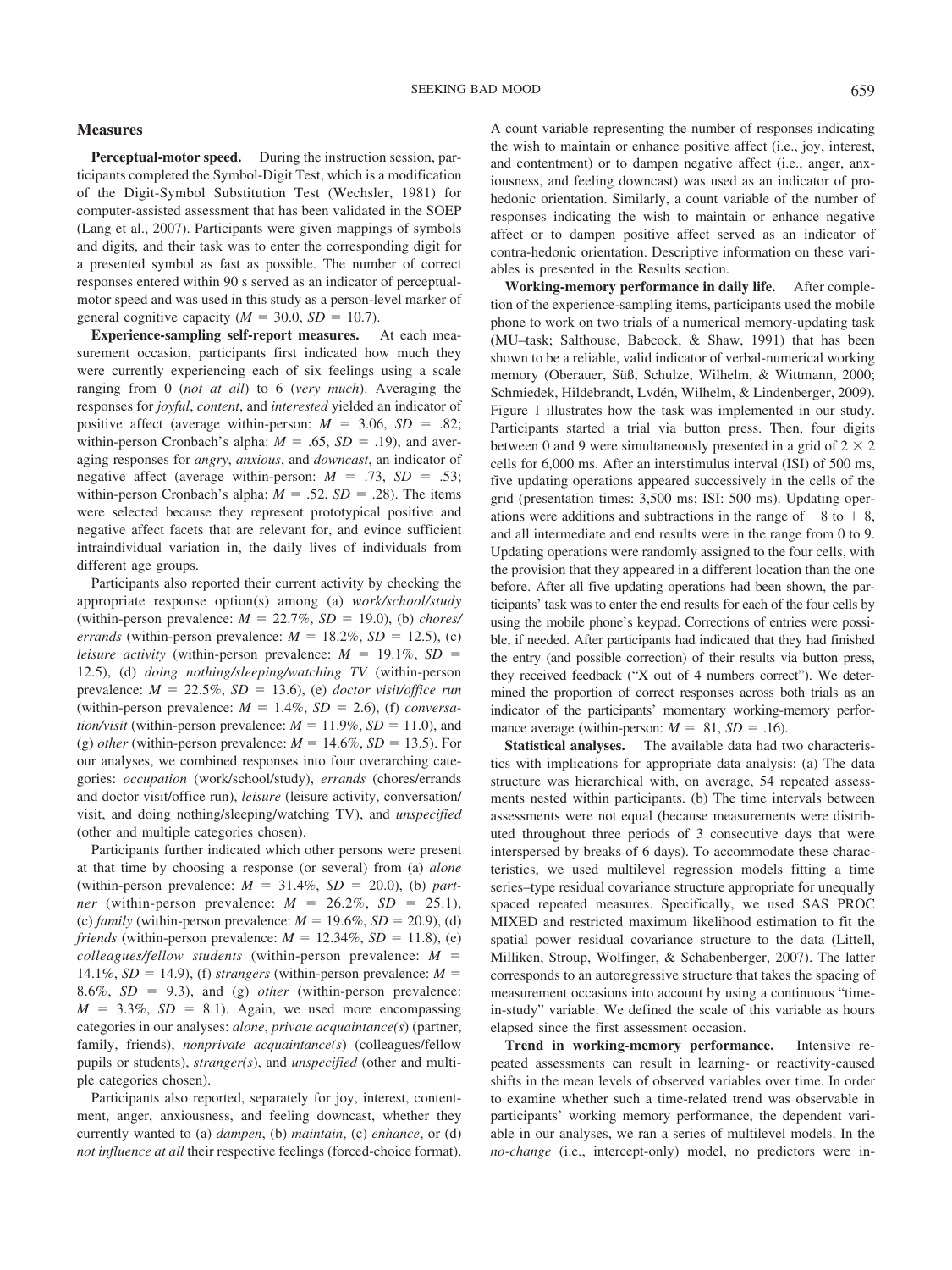

*Figure 1.* Assessment of working-memory performance in day-to-day life: Numerical memory-updating task. Note.  $ISI =$  interstimulus interval.

cluded. In the *linear-change* model, occasion number, counting from zero, was included as a single predictor, and in the *quadraticchange* model, occasion number, counting from zero, and squared occasion number were included as predictors (cf. Singer & Willet, 2003). Likelihood ratio tests on the change in deviance indicated that a linear-change model fit the data best, indicating improvement in working performance throughout the 3 weeks of the study (accounting for 5.8% of the within-person residual variance). To account for this time-related trend, we included occasion number as a covariate in all analyses reported below.

#### **Results**

As expected, participants reported considerably more prohedonic (i.e., that they wanted to maintain or enhance positive, or to dampen negative, affect facets) than contra-hedonic orientation (i.e., that they wanted to maintain or enhance negative, or to dampen positive, affect facets). Prohedonic orientation was reported, on average, in 92.41% of the measurements,  $SD = 18.22$ . The number of affect facets that participants wanted to influence in that way varied between zero and six (average within-person:  $M =$  $3.76$ ,  $SD = 1.39$ ). Contra-hedonic orientation was reported, on average, in 14.98% of the measurements  $(SD = 19.31)$ , and the number of affect facets participants wanted to influence in that way varied between zero and five (average within-person:  $M =$  $.22, SD = .38$ ). When participants reported contra-hedonic orientation, they typically did so only for a subset of the six affect facets and, with few exceptions, also reported pro-hedonic orientations for one or more other affect facets. Reports of currently not wanting to influence any of the six affect facets under investigation were only obtained in, on average, 7.42% of the measurements,  $SD = 18.19$ . Elsewhere, we provided detailed information on the prevalence and affective contexts of pro- and contra-hedonic orientation in this study (Riediger, Schmiedek, Wagner, & Lindenberger, 2009). In this article, we focus on analyses of the prediction

that contra-hedonic orientation is cognitively more demanding than pro-hedonic orientation.

To investigate this, we analyzed the extents to which variations in momentary pro- and contra-hedonic orientations were associated with variations in momentary working-memory performance, above and beyond (i.e., controlling for) the respective roles of the participants' momentary affective experiences. The dependent variable was the participants' momentary working-memory performance. We first tested a model with momentary positive and negative affect (grand-mean centered) and their respective interaction, as well as momentary pro- and contra-hedonic orientations (group-mean centered) and their respective interaction as random predictors on the situation level. We used group-mean centering for pro- and contra-hedonic orientations to investigate how deviations above and below the individual's respective averages were related to within-person fluctuations in working memory performance. The observation number (grand-mean centered) was included as a fixed situation-level covariate to control for learningrelated effects (trend). To control for interindividual differences in the propensity to pro- and contra-hedonic orientation, we further included participants' individual averages of pro- and contrahedonic orientations (across all measurement occasions, grandmean centered) as model predictors on the person level. The interaction between momentary positive and negative affect was significantly different from zero ( $p = .0009$ ) and, therefore, retained in subsequent models. The interaction between momentary pro- and contra-hedonic orientations, however, was not significant  $(p = .711)$  and thus excluded from further analyses. In a next step, we tested for potential quadratic effects of the model predictors. Significant quadratic effects ( $p < .05$ ) were obtained for momentary positive affect, momentary negative affect, and momentary prohedonic orientation, and retained in the final model.

Parameter estimates are shown in Table 1. The interpretation of the *fixed effects* is equivalent to those of unstandardized coefficients in ordinary least squares regression. That is, the intercept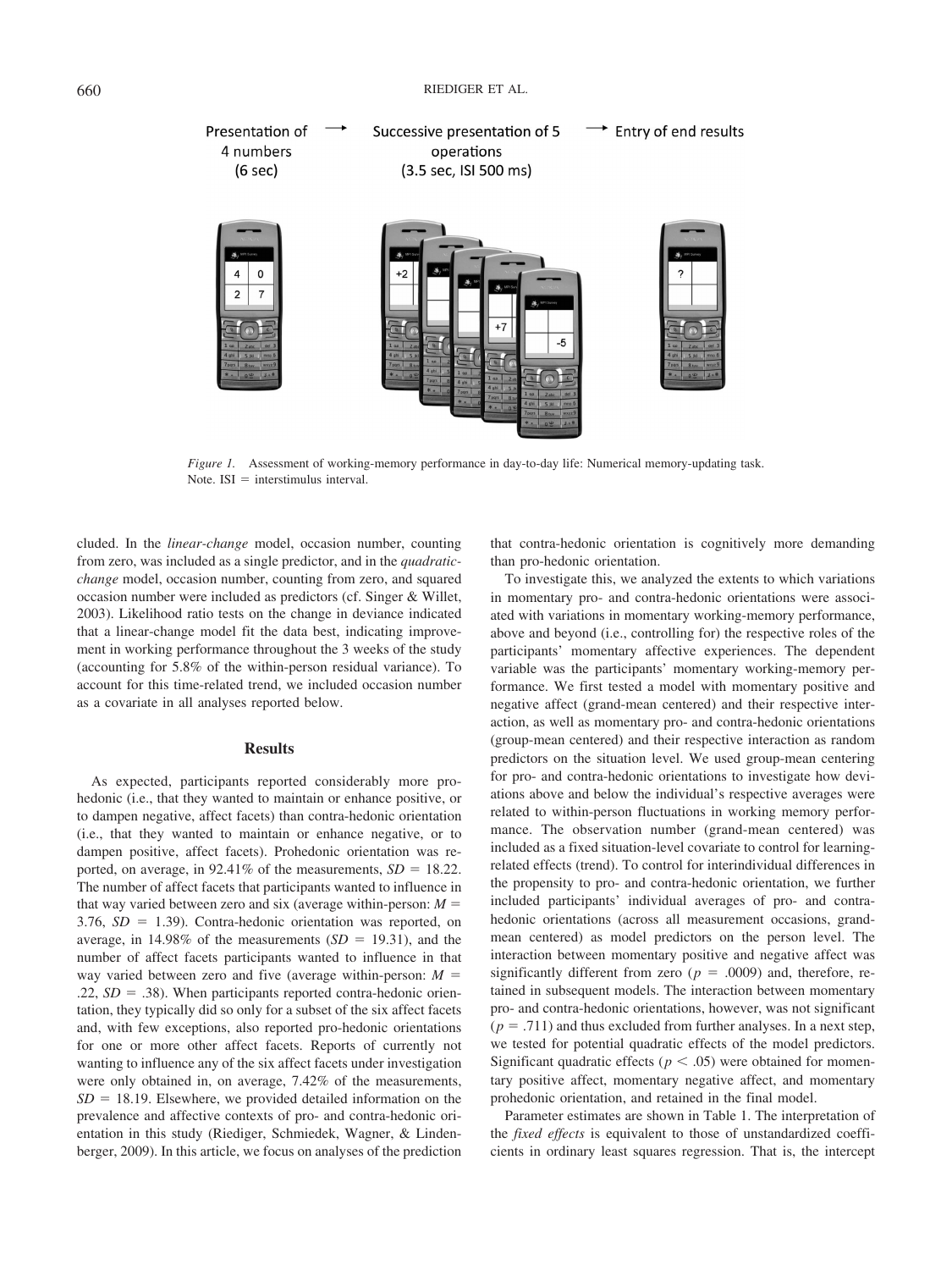# Table 1

*Affective Experiences and Pro- and Contra-Hedonic Orientations as Predictors of Momentary Working-Memory Performance: Results from Multilevel Regression*

| Model parameters                                                                             | Predicting<br>working-memory<br>performance<br>estimate |
|----------------------------------------------------------------------------------------------|---------------------------------------------------------|
| Fixed effects                                                                                |                                                         |
|                                                                                              |                                                         |
| Intercept<br>Affect                                                                          | $.819***$                                               |
|                                                                                              | $.005$ n.s.                                             |
| • Momentary negative affect <sup>a</sup><br>• Squared momentary negative affect <sup>a</sup> | $-.003**$                                               |
| • Momentary positive affect <sup>a</sup>                                                     | $.003$ n.s.                                             |
| • Squared momentary positive affect <sup>a</sup>                                             | $-.003***$                                              |
| • Momentary negative affect $\times$ positive affect <sup>a</sup>                            | $-.008**$                                               |
| Regulatory orientation                                                                       |                                                         |
| • Momentary contra-hedonic orientation <sup>b</sup>                                          | $-.031***$                                              |
| • Average contra-hedonic orientation (person                                                 |                                                         |
| average) <sup>a</sup>                                                                        | $-.198**$                                               |
| • Momentary pro-hedonic orientation <sup>b</sup>                                             | $-.001$ n.s.                                            |
| • Squared momentary pro-hedonic orientation <sup>b</sup>                                     | $-.002*$                                                |
| • Average pro-hedonic orientation (person                                                    |                                                         |
| average) <sup>a</sup>                                                                        | $-.009$ n.s.                                            |
| Observation number <sup>a</sup>                                                              | $.0004***$                                              |
| Random effects                                                                               |                                                         |
| Intercept <sup>c</sup>                                                                       | $.0175***$                                              |
| Momentary negative affect <sup>d</sup>                                                       | $.0002**$                                               |
| Momentary positive affect <sup>d</sup>                                                       | $.0002**$                                               |
| Momentary pro-hedonic orientation <sup>d</sup>                                               | $.0021***$                                              |
| Momentary contra-hedonic orientation <sup>d</sup>                                            | $.0003***$                                              |
| $SP(POW)^e$                                                                                  | $.3277***$                                              |
| Residual                                                                                     | $.03625***$                                             |
| Modeled variance <sup>g</sup>                                                                |                                                         |
| Between persons (Pseudo R <sup>2</sup> <sub>Intercept</sub> )                                | 27.26%                                                  |
| Within persons (Pseudo $R_{\text{Residual}}^2$ )                                             | 4.93%                                                   |

*Note.* Restricted maximum likelihood parameter estimates in multilevel regression models with spatial power residual covariance structures (Littell et al., 2007).

<sup>a</sup> Grand-mean centered (deviations from sample mean). <sup>b</sup> Group-mean centered (deviations from individual's mean). <sup>c</sup> Conditional intercept variance (remaining between-person variance in working-memory performance).  $d$  Conditional variances of the situation-level slopes.  $e^e$  Autoregressive parameter (estimated covariance of two adjacent measurements, assuming they were taken one hr apart). <sup>f</sup> Residual (remaining withinperson) variance.  $g$  Proportional reductions in intercept and residual variance components, in comparison to models without explanatory variables (Singer & Willet, 2003).

n.s.:  $p > .05.$   $\degree p < .05.$   $\degree p < .001.$ 

represents the average working memory performance when all predictors are zero, and the slopes denote the differential in momentary working memory performance for a one-unit increase in a given predictor variable when the other predictors are zero (i.e., controlling for the effects of the other predictors).

Parameter estimates for momentary affective experiences indicate that associations of positive and negative affect with working memory performance were nonlinear and further moderated by the extent of negative and positive affect, respectively. Figure 2 illustrates this interaction. Inspection of the upper part of Figure 2 reveals that at low levels of negative affect, increase in negative affect was associated with slightly better working memory performance, particularly when positive affect was low. At high levels of negative affect, however, more intense negative affect was associated with slightly worse working memory performance, and this effect was most pronounced if positive affect was high as well. For associations between positive affect and working memory performance, the pattern of findings was similar (see lower part of Figure 2): At low levels of positive affect, more positive affect was related to slightly better working memory performance. At high levels of positive affect, however, more positive affect was associated with slightly worse working memory performance, particularly when negative affect was high as well.

Our primary focus in this research was on the question of how pro- and contra-hedonic orientations were related to working memory performance over and above the effects of momentary affective experiences described above. In agreement with our hypotheses, momentary occurrences of contra-hedonic orientation predicted momentary decrements in working memory performance, even after controlling for the effects of momentary affective experiences. This effect is graphically exemplified in Figure 3 for a person with average propensity to report contra-hedonic orientation. Here, the model predicted a decrement in working memory performance, from .83 in situations without to .64 in situations with maximum contra-hedonic orientation (theoretical



*Figure 2.* Model-predicted associations between negative affect and working-memory performance for positive affect to be 1 *SD* below, at, and 1 *SD* above the sample mean (upper panel); and model-predicted associations between positive affect and working memory performance at different values of negative affect (lower panel), controlling for pro- and contra-hedonic orientations, session number, and assuming that individual's average pro- and contra-hedonic orientations are at the respective sample means.  $PA =$  positive affect;  $NA =$  negative affect.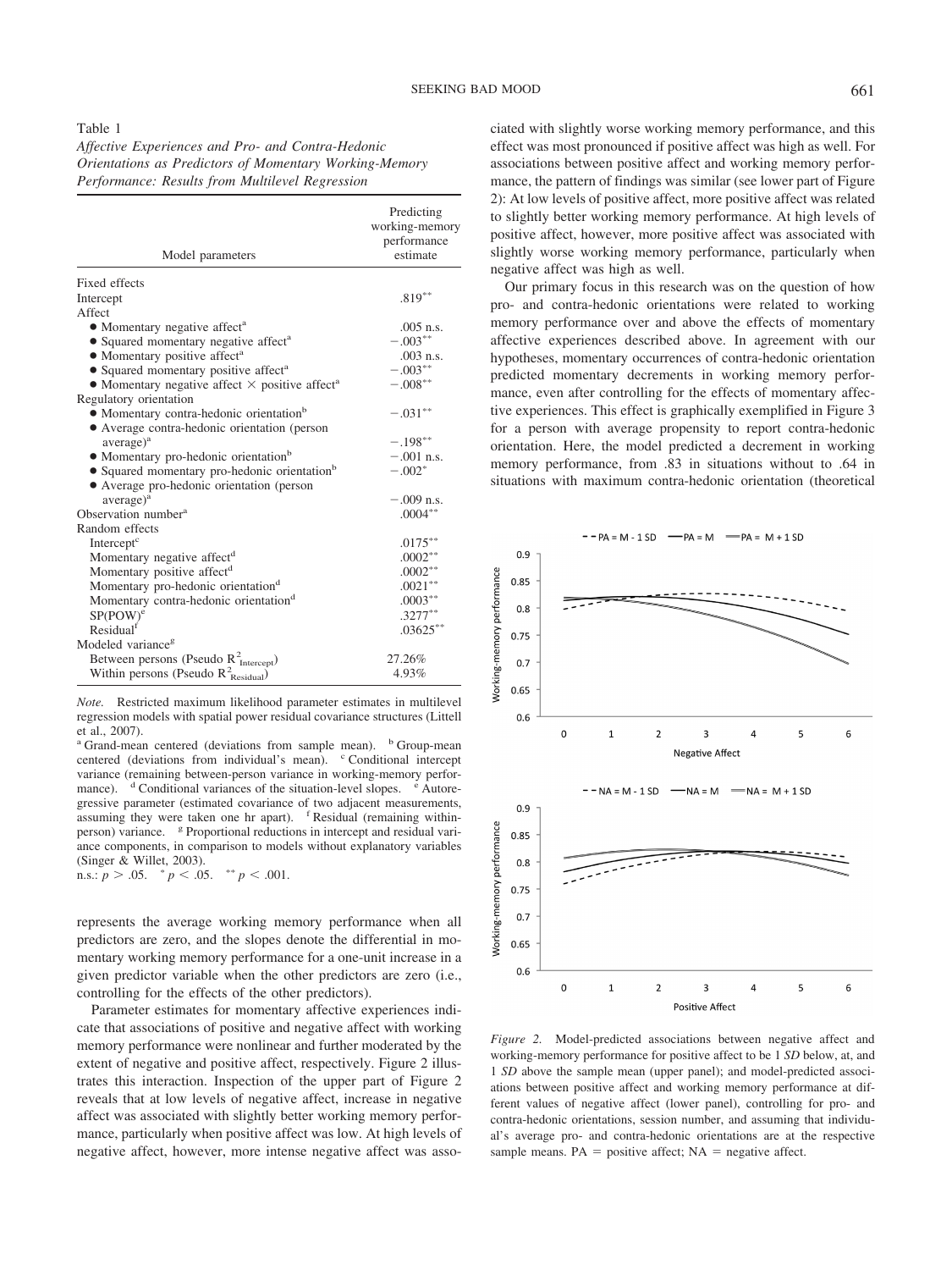

*Figure 3.* Model-predicted associations of contra-hedonic orientation (upper panel) and prohedonic orientation (lower panel) with working memory performance: Contra-hedonic orientation is a stronger predictor of working memory performance than prohedonic orientation. Model predictions controlling for positive and negative affect, pro- (respectively contra-) hedonic orientation, and session number (see Table 1), assuming that within-person average pro- and contra-hedonic orientations are at the respective sample means.

range of working-memory performance:  $0-1$ ). This corresponds to a performance decline of 22.89%. In addition, the higher the participants' average propensity to report contra-hedonic orientation, the lower their average working memory performance (across all measurement occasions). With a model-predicted decline in average working memory performance of  $-.198$  (on a scale with a theoretical range from 0 to 1) for a one-unit increase in average contra-hedonic orientation, the size of this effect is substantial.

In contrast, associations of momentary prohedonic orientations and momentary working memory performance were comparatively less pronounced. There was a small, but significant, curvilinear association between momentary prohedonic orientation and momentary working memory performance. When momentary prohedonic orientation was low relative to the individual's average, it was associated with a very slight increase in working memory performance, but the reverse was true when prohedonic orientation was high relative to the individual's average. The size of this effect, however, was very small, as exemplified in Figure 3 for a person with average propensity to report prohedonic orientation (variation of the regression curve between .80 and .82 on a scale with a theoretical range from 0 to 1). Average prohedonic orientation was not significantly associated with working memory performance.

Parameter estimates of the variance components in Table 1 show that significant interindividual differences remained in the average levels of working memory performance and in the associations of momentary positive and negative affect and pro- and contra-hedonic orientation with momentary working memory performance after controlling for all model predictors. Overall, the model accounted for 27.27% of the residual between-person variance and for 4.93% of the residual within-person variance of working memory performance.

In a next step of model specification, we tested whether the effects of momentary pro- and contra-hedonic orientation were moderated by the extent of momentary positive or negative affect. This, however, was not the case (i.e., all interactions with  $p > .05$ ).

After that, we investigated whether the effects of pro- and contra-hedonic orientation on working memory performance were robust to controlling for other individual and situational characteristics that might influence participants' working memory capacity. We included participants' age (linear and quadratic effects, grand-mean centered) and their performance in the Symbol-Digit Test (indicative of fluid-cognitive capacity, grand-mean centered) as control variables on the person level, and time of day (hours elapsed since 00:00 a.m., grand-mean centered), as well as participants' activity and social partner (effect codings with *unspecified* as a reference category) as random situation-level control variables. Again, the observation number was included as a fixed situation-level predictor to control for learning-related effects (trend). The quadratic effect of prohedonic orientation as well as the effects of average and momentary contra-hedonic orientation predicting lower working memory performance remained significant after simultaneously controlling for the person- and situationlevel control variables included in this analysis.

We then addressed the question of whether the observed declines in working memory performance accompanying contrahedonic orientation were due to lacking effort, that is, to participants being more likely to guess their responses or to work perfunctorily, rather than to give their best, when they reported contra-hedonic orientations. To this end, we restricted the analyses to occasions of working memory performances with 62.5% or more correct responses. Performing at this level requires diligent task compliance, and the likelihood to perform within this range by chance is virtually zero ( $p \leq .00006$ ). On average, participants obtained scores within this range in  $85.3\%$ ,  $SD = 20.0$ , of the measurements they provided. Reestimating the model depicted in Table 1 with this restriction in working memory performance again yielded negative effects of momentary and average contrahedonic orientation on working memory performance that were significantly different from zero (average contra-hedonic orientation: parameter estimate  $b = -0.03$ ,  $SE = 0.01$ ,  $p < .0001$ ; momentary contra-hedonic orientation:  $b = -0.01$ ,  $SE = 0.002$ ,  $p = .003$ ). Hence, the negative effects of the person- and situationlevel predictors of contra-hedonic orientations on working memory performance were not merely based on participants' lacking efforts to conform to the task. The curvilinear association of momentary prohedonic orientation with momentary working memory performance, in contrast, ceased to be significant in this analysis ( $p > .05$ ).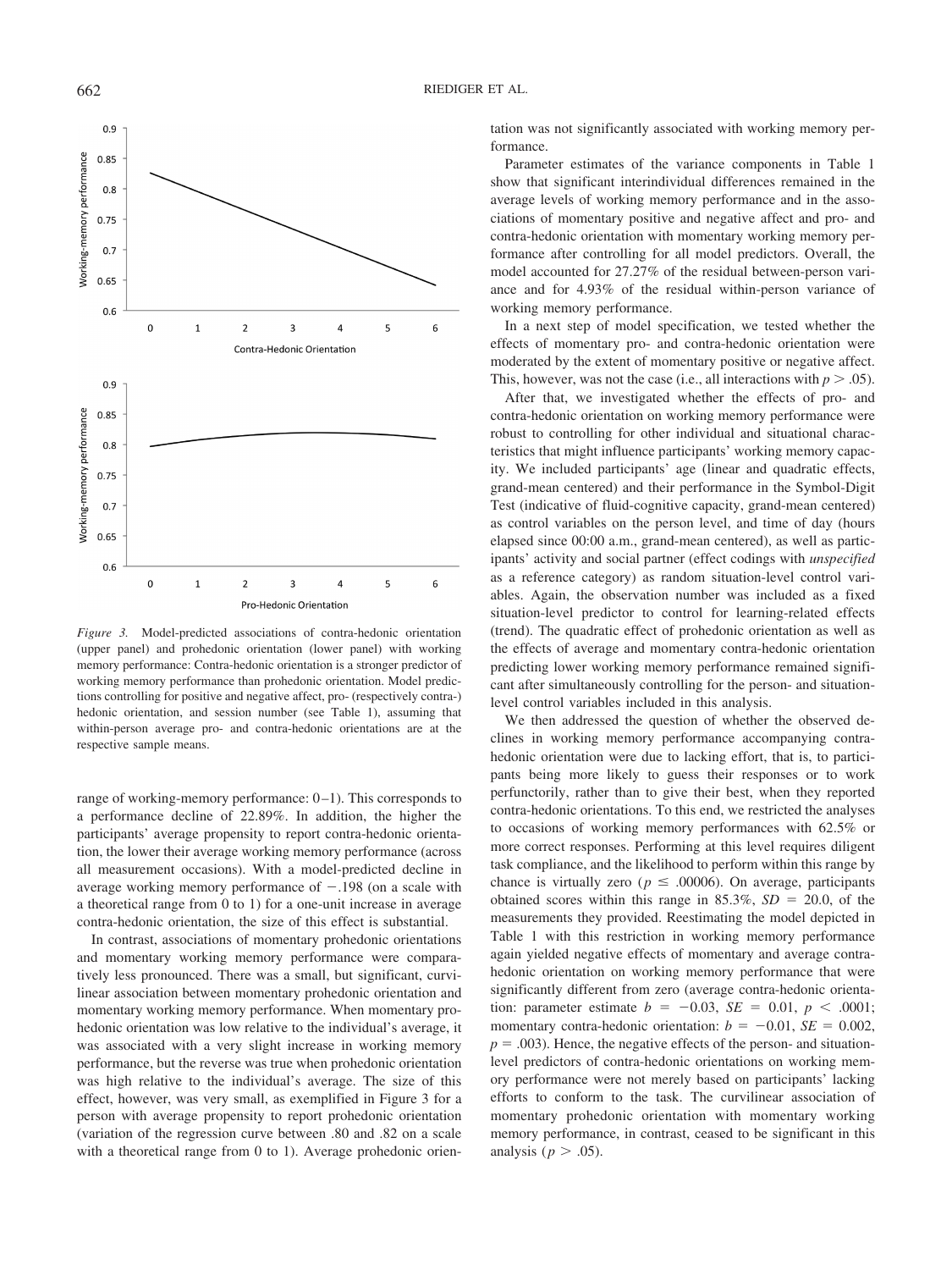### **Discussion**

People are mostly motivated to feel good. However, there may be occasional exceptions. Previous research has demonstrated that contra-hedonic orientation—the wish to maintain or enhance negative affect, or to downregulate positive affect— occasionally occurs because it is socially appropriate or instrumental (e.g., Tamir & Ford, 2009; Tamir et al., 2008). It may also occur in the interest of positive feelings that can accompany or follow negative experiences (e.g., Andrade & Cohen, 2007). Also, it may help some individuals to reduce uncertainty by achieving consistency in their affective self-view (e.g., Wood et al., 2009).

Although previous research thus demonstrated that contrahedonic orientation can be instrumental, results of the present study are consistent with the view that this may come at a cost. As expected, contra-hedonic orientations did not occur frequently in the daily lives of most participants. They were reported, on average, in 15% of the measurement occasions we obtained and were thus considerably less prevalent than prohedonic orientations, which were reported, on average, in 92% of the measurement occasions. When participants reported contra-hedonic orientations, they typically did so only for a subset of the six feelings we investigated here and mostly reported prohedonic orientations for one or more of the remaining ones. Contra-hedonic orientation, thus, was usually part of a complex orientation that involved multiple regulatory directions for different affect facets (for further information on the prevalence and affective contexts of pro- and contra-hedonic orientation in this sample, see Riediger et al., 2009).

In the research reported here, we were interested in the interplay of pro- and contra-hedonic orientations, as they occur naturally in daily life contexts, with fluctuations in working memory performance. In our analyses, we controlled for the respective effects of momentary positive and negative affect on working memory capacity, which were consistent with the proposal that intense affective experiences deplete attentional resources regardless of their valence (Ellis & Ashbrook, 1988): Whereas positive and negative affect of low intensity were associated with slightly better working memory performances in daily life, positive and negative affect of high intensity were associated with worse working memory performances, particularly when both positive and negative affect were high. A central idea guiding our study was the assumption that, above and beyond the effects of momentary affective experiences, contra-hedonic orientation should be more effortful than prohedonic orientation, because it requires overriding of prepotent regulatory tendencies. Based on resource-allocation models of cognitive capacity (e.g., Ellis & Ashbrook, 1988; Kahneman, 1973) and self-depletion theory (Baumeister, 2002), we therefore hypothesized that contra-hedonic, as compared to prohedonic, orientation should be associated with a momentarily more diminished capacity to maintain and manipulate information in working memory, even after controlling for the effects of momentary positive and negative affect.

The results supported this prediction. Prohedonic orientation only showed a small relationship to working memory performance. This relationship was nonlinear and independent of momentary affective experiences: When prohedonic orientation concerned few affect facets, it was associated with a slight increase in working memory performance compared to situations where no prohedonic orientation was reported. When prohedonic orientation concerned multiple affect facets, however, it was related to a slight decrease in working memory performance. The size of these effects, however, was very small.

In contrast, the association of contra-hedonic orientation and working memory performance was substantially more pronounced: The more contra-hedonic orientation participants reported, the lower their momentary working memory performance, and this was independent of the participants' momentary affective experience. With a model-predicted decrement of about 23% in working memory performance from situations without to situations with maximum contra-hedonic orientation, the effect of contra-hedonic orientation on working memory performance was approximately 10 times larger than that of prohedonic orientation. These results demonstrated that occurrences of contra-hedonic orientation were associated with within-person fluctuations in momentary working memory performance. In addition, participants who reported more contra-hedonic orientation, on average, showed lower average working memory performance across all measurement occasions, which may partly reflect the aggregated effect of momentary occurrences of contra-hedonic orientation. Average prohedonic orientation, in contrast, was not significantly related to between-person differences in average working memory performance.

These findings were stable after simultaneously controlling for participants' age and perceptual-motor speed, as well as for time of day, momentary activity, presence of social partners, and for trend-related effects, in addition to momentary positive and negative affect. Further, the reductions in working memory performance accompanying contra-hedonic orientation were not merely due to participants not working adequately on the task. Instead, the negative effects of contra-hedonic orientation (but not the effect of prohedonic orientation) on momentary working memory capacity were also evident when performance was restricted to ranges that required meticulous effort to solve the task. The effects of contrahedonic orientation on working memory performance could thus not be attributed to lacking effort alone, or to differences in other individual or situational characteristics. Rather, they are consistent with the idea that contra-hedonic orientation is more strongly associated with momentary decrements in available working memory capacity than is prohedonic orientation.

The present study extends earlier research showing that not all regulatory efforts are equally resource demanding. These prior studies focused exclusively on prohedonic orientation (e.g., Butler et al., 2003; Dillon et al., 2007; Richards et al., 2003; Richards & Gross, 2000, 2006; Sheppes & Meiran, 2008). Our study contributes new insights into differential costs of various forms of regulatory efforts by demonstrating that the type of hedonic orientation matters as well. It is insofar different from other research on resource demands of emotion regulation, however, in that it focuses on affect-regulation *orientation*, and not on behavioral efforts toward these ends (which can sometimes, but not necessarily always, accompany or follow motivational orientation). It seems plausible to speculate that regulatory behaviors may be more resource-intensive than regulatory orientations alone. Disentangling both was not possible in the present study. This remains an important task for future research that could clarify whether the lower resource demands of pro- versus contra-hedonic orientations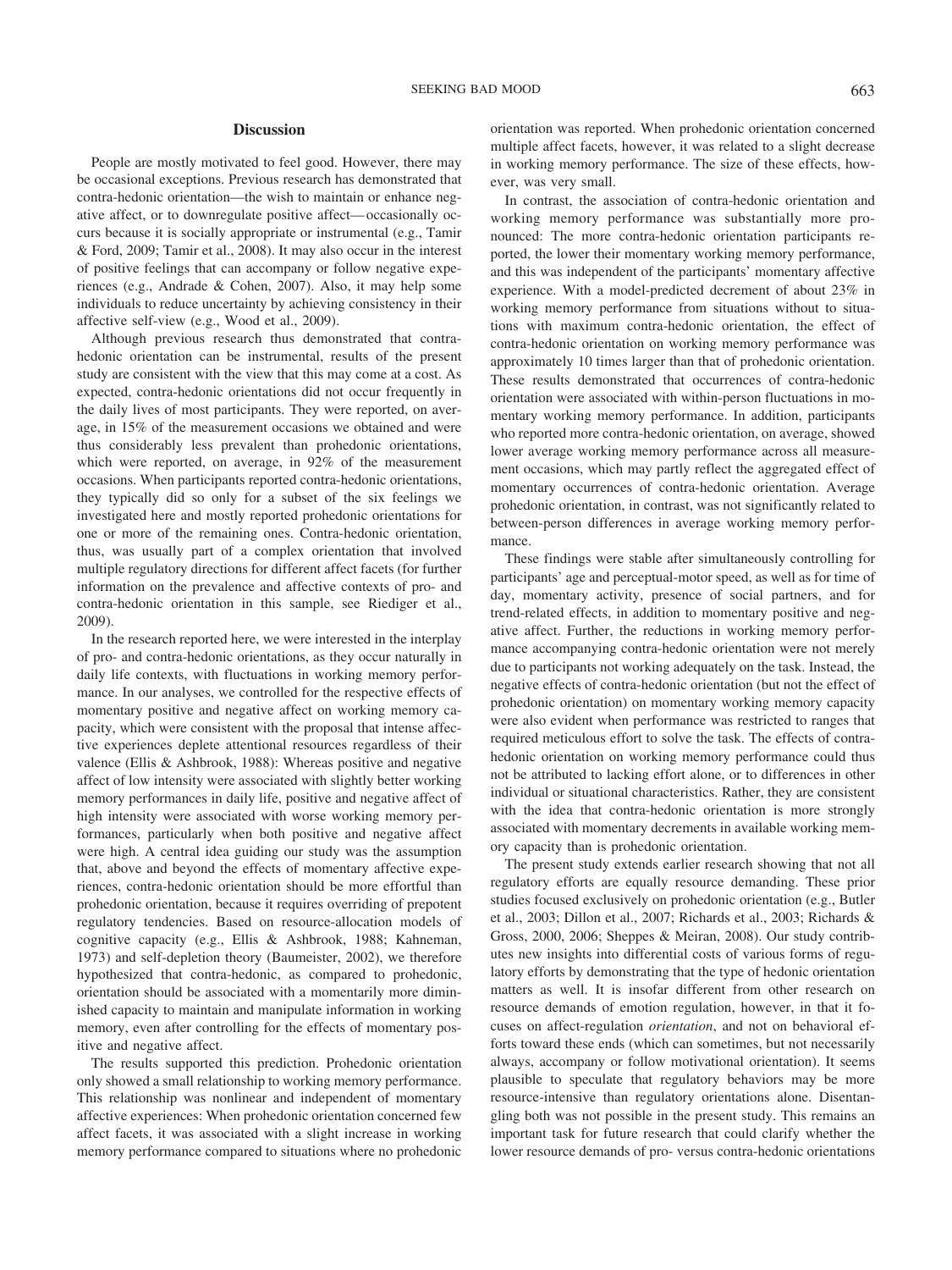shown in this study are also evident in the comparison of proversus contra-hedonic regulatory behaviors.

Another important limitation of our research was its correlational nature, which prohibited conclusions about causality and did not make it possible to rule out that the observed association may have resulted from the common influence of unmeasured third variables. Future research will need to employ well-controlled experiments to overcome this limitation. Further, our reliance on self-report limited the present research to the investigation of consciously accessible aspects of pro- and contra-hedonic orientation. An intriguing quest could, therefore, be the implementation of objective and indirect assessment methods to include aspects that are not consciously accessible. Despite these limitations, the present research contributes substantially to our understanding of the phenomenon of contra-hedonic orientation in everyday life. Whereas contra-hedonic orientation may occur because of the instrumental value that negative emotionality can have in some situations, it is associated with momentarily diminished working memory capacity.

#### **References**

- Andrade, E. B., & Cohen, J. B. (2007). On the consumption of negative feelings. *Journal of Consumer Research, 34,* 283–300. doi: 10.1086/ 519498
- Andrews, P. W., & Thomson, J. A. J. (2009). The bright side of being blue: Depression as an adaptation for analyzing complex problems. *Psychological Review, 116,* 620 – 654. doi: 10.1037/a0016242
- Baumeister, R. F. (2002). Ego depletion and self-control failure: An energy model of the self's executive function. *Self and Identitiy, 1,* 129 –136. doi: 10.1080/152988602317319302
- Baumeister, R. F., & Alquist, J. L. (2009). Is there a downside to good self-control? *Self and Identity, 8,* 115–130. doi: 10.1080/ 15298860802501474
- Baumeister, R. F., Bratslavsky, E., Muraven, M., & Tice, D. M. (1998). Ego depletion: Is the active self a limited resource? *Journal of Personality and Social Psychology, 74,* 1252–1265. doi: 10.1037/0022– 3514.74.5.1252
- Butler, E. A., Egloff, B., Wilhelm, F. H., Smith, N. C., Erickson, E. A., & Gross, J. J. (2003). The social consequences of expressive suppression. *Emotion, 3,* 48 – 67. doi: 10.1037/1528 –3542.3.1.48
- Derakshan, N., & Eysenck, M. W. (2010). Introduction to the special issue: Emotional states, attention, and working memory. *Cognition and Emotion, 24,* 189 –199. doi: 10.1080/02699930903412120
- Dillon, D. G., Ritchey, M., Johnson, B. D., & LaBar, K. S. (2007). Dissociable effects of conscious emotion regulation strategies on explicit and implicit memory. *Emotion, 7,* 354 –365. doi: 10.1037/1528 – 3542.7.2.354
- Ellis, H. C., & Ashbrook, P. W. (1988). Resource allocation model of the effects of depressed mood states on memory. In K. Fiedler & J. Forgas (Eds.), *Affect, cognition, and social behavior* (pp. 35-42). Göttingen: Hogrefe.
- Erber, R., & Wang Erber, M. (2000). The self-regulation of moods: Second thoughts on the importance of happiness in everyday life. *Psychological Inquiry, 11,* 142–148. doi: 10.1207/S15327965PLI1103\_02
- Erber, R., Wegner, D. M., & Therriault, N. (1996). On being cool and collected: Mood regulation in anticipation of social interaction. *Journal of Personality and Social Psychology, 70,* 757–766. doi:10.1037/0022– 3514.70.4.757
- Heimpel, S. A., Wood, J. V., Marshall, M. A., & Brown, J. D. (2002). Do people with low self-esteem really want to feel better? Self-esteem differences in the motivation to repair negative moods. *Journal of*

*Personality and Social Psychology, 82,* 128 –147. doi: 10.1037/0022– 3514.82.1.128

- Kahneman, D. (1973). *Attention and effort.* Englewood Cliffs, NJ: Prentice Hall.
- Kane, M. J., Brown, L. H., McVay, J. C., Silvia, P. J., Myin-Germeys, I., & Kwapil, T. R. (2007). For whom the mind wanders, and when: An experience-sampling study of working memory and executive control in daily life. *Psychological Science, 18,* 614 – 621. doi: 10.1111/j.1467– 9280.2007.01948.x
- Klonsky, E. D. (2007). The functions of deliberate self-injury: A review of the evidence. *Clinical Psychology Review, 27,* 226 –239. doi: 10.1016/ j.cpr. 2006.08.002
- Lang, F. R., Weiss, D., Stocker, A., & von Rosenbladt, B. (2007). Assessing cognitive capacities in computer-assisted survey research: Two ultra-short tests of intellectual ability in the Germany Socio-Economic Panel (SOEP). *Schmollers Jahrbuch: Journal of Applied Social Science Studies, 127,* 183–192.
- Larsen, R. J., & Prizmic, Z. (2004). Affect regulation. In R. F. Baumeister & K. D. Vohs (Eds.), *Handbook of self-regulation* (pp. 40-61). New York: Guilford Press.
- Lindenberger, U., & von Oertzen, T. (2006). Variability in cognitive aging: From taxonomy to theory. In E. Bialystok & F. I. M. Craik (Eds.), *Lifespan cognition: Mechanisms of change* (pp. 297–314). Oxford: Oxford University Press.
- Littell, R. C., Milliken, G. A., Stroup, W. W., Wolfinger, R. D., & Schabenberger, O. (2007). *SAS system for mixed models.* Cary, NC: SAS Institute.
- Molenaar, P. C. M., & Campbell, C. G. (2009). The new person-specific paradigm in psychology. *Current Directions in Psychological Science, 18,* 112–117. doi: 10.1111/j.1467– 8721.2009.01619.x
- Nelissen, R. M. A., & Zeelenberg, M. (2009). When guilt evokes selfpunishment: Evidence for the existence of a Dobby effect. *Emotion, 9,* 118 –122. doi: 10.1037/a0016242
- Oberauer, K., Süß, H.-M., Schulze, R., Wilhelm, O., & Wittmann, W. W. (2000). Working memory capacity: Facets of a cognitive ability construct. *Personality and Individual Differences, 29,* 1017–1045. doi: 10.1016/S0191-8869(99)00251–2
- Parrott, W. G. (1993). Beyond hedonism: Motives for inhibiting good moods and for maintaining bad moods. In D. M. Wegner & J. W. Pennebaker (Eds.), *Handbook of mental control* (pp. 278-305). Englewood Cliffs, NJ: Prentice Hall.
- Richards, J. M., Butler, E. A., & Gross, J. J. (2003). Emotion regulation in romantic relationships: The cognitive consequences of concealing feelings. *Journal of Social and Personal Relationships*, 20, 599-620. doi: 10.1177/02654075030205002
- Richards, J. M., & Gross, J. J. (1999). Composure at any cost? The cognitive consequences of emotion suppression. *Personality and Social Psychology Bulletin, 25,* 1033–1044. doi: 10.1177/01461672992511010
- Richards, J. M., & Gross, J. J. (2000). Emotion regulation and memory: The cognitive costs of keeping one's cool. *Journal of Personality and Social Psychology, 79,* 410 – 424. doi: 1037/0022–3514.79.3.410
- Richards, J. M., & Gross, J. J. (2006). Personality and emotional memory: How regulating emotion impairs memory for emotional events. *Journal of Research in Personality, 40,* 631– 651. doi: 10.1016/j.jrp .2005.07.002
- Riediger, M., Schmiedek, F., Wagner, G., & Lindenberger, U. (2009). Seeking pleasure and seeking pain: Differences in pro- and contrahedonic motivation from adolescence to old age. *Psychological Science, 20,* 1529 –1535. doi: 10.1111/j.1467–9280.2009.02473.x
- Salthouse, T. A., Babcock, R. L., & Shaw, R. J. (1991). Effects of adult age on structural and operational capacities in working memory. *Psychology and Aging, 6,* 118 –127. doi: 10.1037/0882–7974.6.1.118
- Schmeichel, B. J., Volokhov, R. N., & Demaree, H. A. (2008). Working memory capacity and the self-regulation of emotional expression and